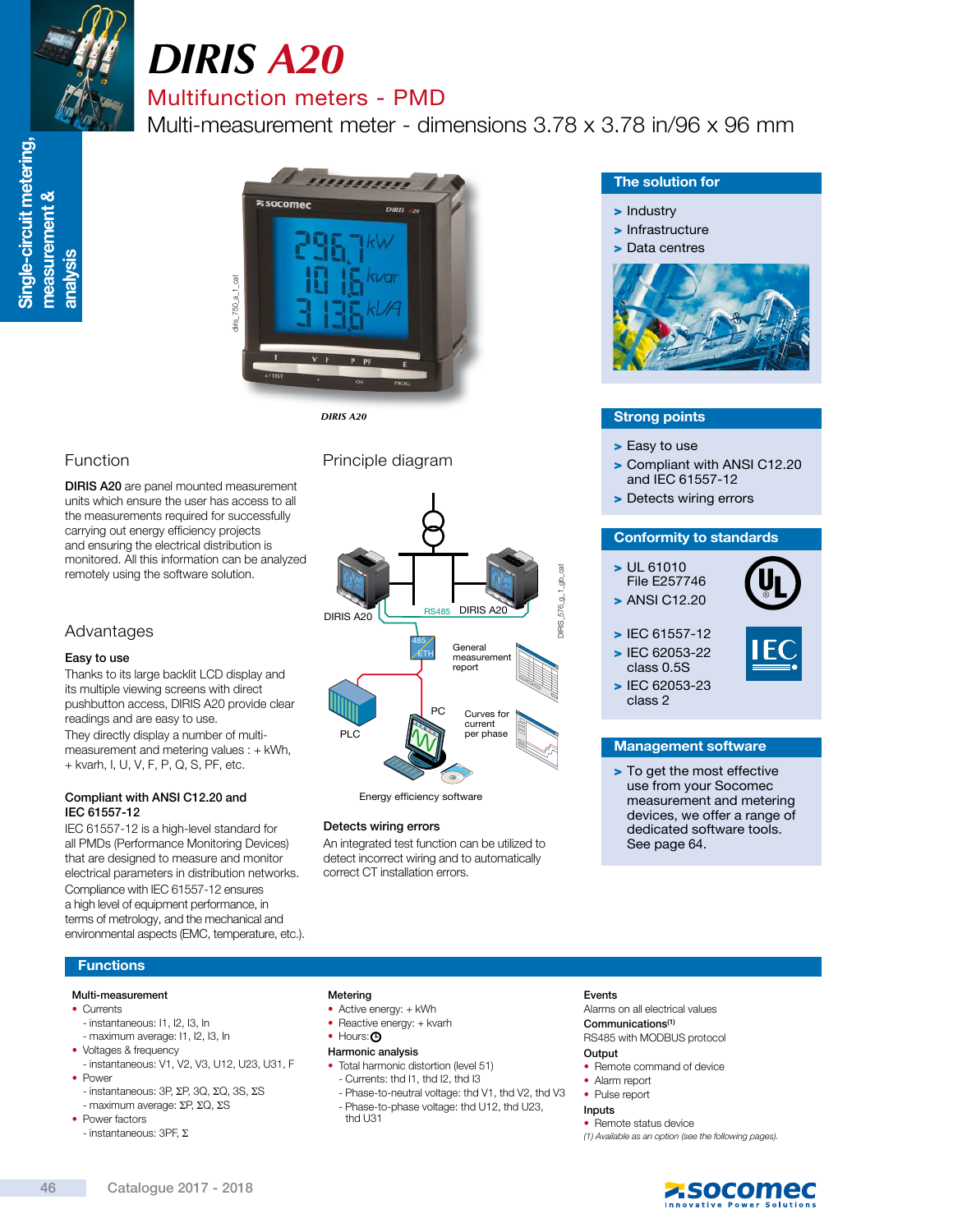*DIRIS A20*

#### Multifunction meters - PMD Multi-measurement meter - dimensions 3.78 x 3.78 in/96 x 96 mm

#### Front panel





- 2. Direct access key for currents (instantaneous and max. values), current THD and test function.
- 3. Direct access key for voltages, frequency and voltage THD.
- 4. Pushbutton for active, reactive, and apparent power (instantaneous and max. values) and power factor.
- 5. Direct access key for energies, hour meter and programming menu.

Case



| Type                                       | panel mounting                                         |
|--------------------------------------------|--------------------------------------------------------|
| Dimensions $W \times H \times D$           | 3.78 x 3.78 x 2.36 in /<br>$96 \times 96 \times 60$ mm |
| Case degree of protection                  | <b>IP30</b>                                            |
| Front degree of protection                 | <b>IP52</b>                                            |
| Display type                               | backlit LCD display                                    |
| Terminal block type                        | Fixed or plug-in                                       |
| Voltage and other connection cross-section | AWG 34  10/0.2  2.5 mm <sup>2</sup>                    |
| Current connection cross-section           | AWG 20 $\dots$ 9 / 0.5 $\dots$ 6 mm <sup>2</sup>       |
| Weight                                     | 14.11 oz / 400 g                                       |

#### Plug-in modules

#### DIRIS® A20



### 1 Output

DIRIS\_445\_a\_1\_cat

ā

DIRIS 447\_a\_1\_cat

 $3$  TPC 447 a

diris $_449a_1ca$ 

449 a 1

1 output assignable to:

- Pulses: configurable (type, weight, duration) in kWh or kvarh.
- Monitoring: 3I, In, 3V, 3U, F, ΣΡ, ΣQ, ΣS, ΣΡFL/C,<br>THD 3I, THD 3V, THD 3U and timer.
- Remote command of device.

#### Communication

RS485 link with JBUS / MODBUS protocol (speed up to 38400 bauds)

#### 3 inputs, 1 output

- 3 inputs assignable to:
- Remote status device.
- 1 output assignable to:
- Pulses: configurable (type, weight, duration) in kWh or kvarh. • Monitoring: 3I, In, 3V, 3U, F, ΣP, ΣQ, ΣS, ΣPFL/C, THD 3I, THD 3V,
- THD 3U and timer.
- Remote command of device.

#### **Accessories**

UL recognized Current Transformers (see page 56)



**ZSOCOMEC** 

ower Solutions



IP65 protection

### Panel mounting kit for a 144 x 96 mm cut-out

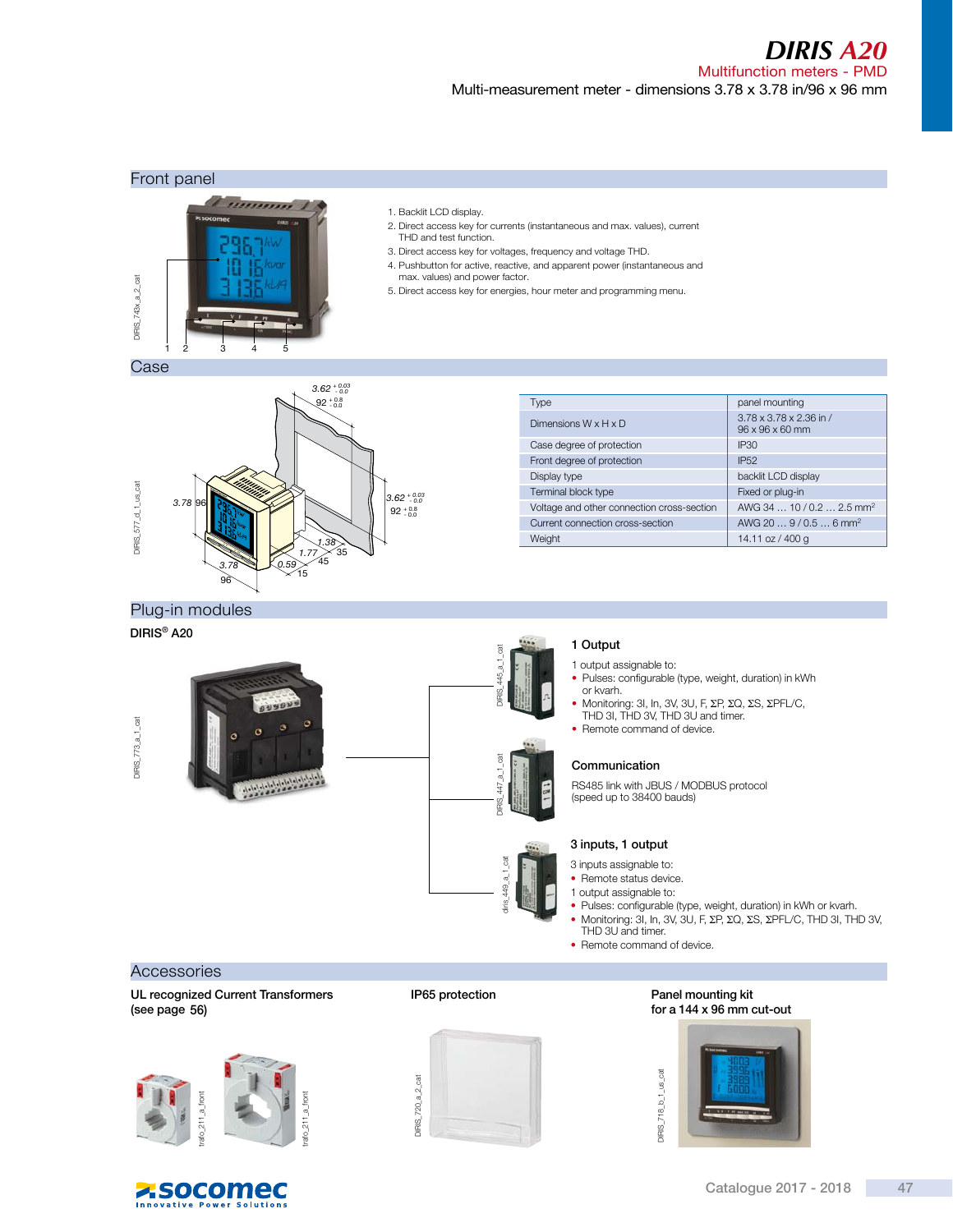#### Electrical characteristics

| <b>Current measurement (TRMS)</b>            |                  |  |
|----------------------------------------------|------------------|--|
| Via CT primary                               | 9999A            |  |
| Via CT secondary                             | 5A               |  |
| Measurement range                            | 011kA            |  |
| Input consumption                            | 0.6 VA           |  |
| Measurement updating period                  | 1 <sub>s</sub>   |  |
| Accuracy                                     | 0.2%             |  |
| Permanent overload                           | 6A               |  |
| Intermittent overload                        | 10 $I_n$ for 1 s |  |
| <b>Voltage measurements (TRMS)</b>           |                  |  |
| Direct measurement between phases            | $50500$ VAC      |  |
| Direct measurement between phase and neutral | 28  289 VAC      |  |
| Input consumption                            | $\leq$ 0.1 VA    |  |
| Measurement updating period                  | 1 <sub>s</sub>   |  |
| Accuracy                                     | 0.2%             |  |
| Permanent overload                           | 800 VAC          |  |
| Power measurement                            |                  |  |
| Measurement updating period                  | 1 <sub>s</sub>   |  |
| Accuracy                                     | 0.5%             |  |
| Power factor measurement                     |                  |  |
| Measurement updating period                  | 1 <sub>s</sub>   |  |
| Accuracy                                     | 0.5%             |  |
| Frequency measurement                        |                  |  |
| Measurement range                            | 45  65 Hz        |  |
| Measurement updating period                  | 1 <sub>s</sub>   |  |
| Accuracy                                     | 0.1%             |  |

| Energy accuracy                      |                                 |
|--------------------------------------|---------------------------------|
| Active (according to IEC 62053-22)   | Class 0.5 S                     |
| Reactive (according to IEC 62053-23) | Class 2                         |
| <b>Auxiliary power supply</b>        |                                 |
| Alternating voltage                  | 110  240 VAC                    |
| AC tolerance                         | $+10%$                          |
| Direct voltage                       | 120  250 VDC                    |
| DC tolerance                         | $+20%$                          |
| Frequency                            | $50/60$ Hz                      |
| Consumption                          | 10 VA                           |
| Pulse or alarm output                |                                 |
| Number                               | $\mathbf{1}$                    |
| Type                                 | 100 VDC - 0.5 A - 10 VA         |
| Max. number of operations            | $\leq 10^8$                     |
| <b>Inputs</b>                        |                                 |
| Number                               | $\mathcal{B}$                   |
| Power supply                         | $1030$ VDC                      |
| Minimum signal width                 | 10 <sub>ms</sub>                |
| Minimum duration between 2 pulses    | 18 <sub>ms</sub>                |
| Type                                 | Phototransistors                |
| Communication                        |                                 |
| Link                                 | <b>RS485</b>                    |
| Type                                 | 2  3 half duplex wires          |
| Protocol                             | <b>MODBUS RTU</b>               |
| MODBUS <sup>®</sup> speed            | 1400  38400 bauds               |
| <b>Operating conditions</b>          |                                 |
| Operating temperature                | $-10 + 55 °C / +14 °F  +131 °F$ |
| Storage temperature                  | $-20+85 °C/ -4 °F+185 °F$       |
| Relative humidity                    | 95 %                            |

#### **Terminals**



#### Communication module



R = 120 Ω: selectable internal resistance for RS485 end of line termination.



S1 - S2: current inputs.

AUX: auxiliary power supply Us. V1, V2, V3 & VN: voltage inputs.

#### Output or alarm module 3 inputs, 1 output module



### **Connection**

- Recommendation:
- For IT earthing systems, it is recommended that the CT secondary is not connected to earth.
- When disconnecting the DIRIS, the secondary of each current transformer must be short-circuited. This operation can be carried out automatically by a SOCOMEC PTI, an accessory which is included in this catalogue. Please consult us.

#### Low voltage balanced network



Use of 1 CT reduces by 0.5% the accuracy of the phases, the current of which is worked out by vector calculation. 1. Fuses 0.5 A gG / 0.5 A class CC.





1. Fuses 0.5 A gG / 0.5 A class CC. 1. Fuses 0.5 A gG / 0.5 A class CC.